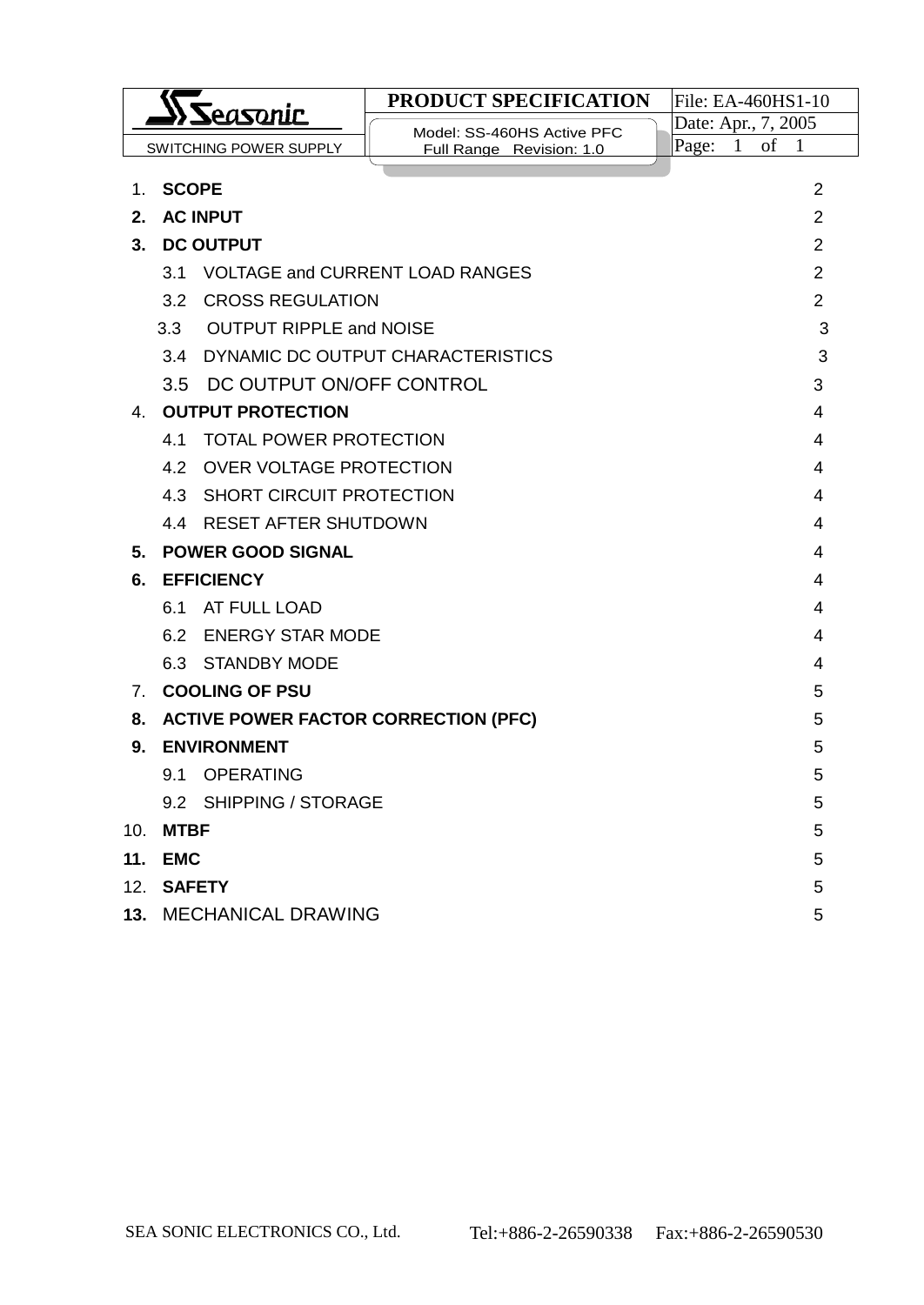

#### **PRODUCT SPECIFICATION** File: EA-460HS1-10

 Model: SS-460HS Active PFC Full Range Revision: 1.0 SWITCHING POWER SUPPLY  $\parallel$  Full Range Revision: 1.0  $\parallel$  Page: 2 of 2

# 1. **SCOPE**

This specification defines electrical performance and characteristic of "**SS-460HS Active PFC"** 

Full Range Power supplies which comply with Intel ATX12V v2.01 and EPS 12V v2.1 Requirements.

## 2. **AC INPUT :**

|                                                                              | RANGE <sup>1</sup>                 |         |           |  |
|------------------------------------------------------------------------------|------------------------------------|---------|-----------|--|
| Limits                                                                       | Minimum                            | Maximum | Unit      |  |
| AC Input voltage                                                             | 90                                 | 264     | Vac       |  |
| AC Input frequency                                                           | 47                                 | 63      | Hz        |  |
| AC Input Current                                                             |                                    | 8       | Amp(rms)  |  |
| Inrush current <sup>2</sup> (cold                                            |                                    | 100     | Amp(peak) |  |
| Inrush current (warm                                                         | <b>NO COMPONENT OVER STRESSED.</b> |         |           |  |
| NO FUSE BLOW                                                                 |                                    |         |           |  |
| NO DAMAGE TO THE POWER SUPPLY.                                               |                                    |         |           |  |
| NOTE: 1. The AC input is 90~264 Vac full range. No selectable hard switch is |                                    |         |           |  |
| 2. Measured at 25 Deg C Ambient                                              |                                    |         |           |  |

# **3. DC OUTPUT :**

## **3.1 VOLTAGE and CURRENT LOAD RANGES**

| <b>DC OUPTUT</b>   | <b>Tolerance</b> |             |
|--------------------|------------------|-------------|
|                    | $+3.3$ VDC       | $+5\%/-5\%$ |
| Group1             | $+5VDC$          | $+5\%/-5\%$ |
|                    | $+12VDC$         | $+5\%/-5\%$ |
|                    | $-12VDC$         | +10%/-10%   |
| Group <sub>2</sub> | $+5Vsb$          | $+5\%/-5\%$ |

# **Load Range**

| <b>Output</b> | <b>Minimum Load</b> | <b>Maximum Load</b> | <b>Peak Load</b> |
|---------------|---------------------|---------------------|------------------|
| $+12V1$       | 1A                  | 16A                 | 19A              |
| $+12V2$       | 1А                  | 16A                 | 19A              |
| ±5V           | 0.3A                | 30A                 |                  |
| $+3.3V$       | 0.5A                | 30A                 |                  |
| $-12V$        | 0A                  | 0.8A                |                  |
| $+5Vsb$       | 0Α                  | 2A                  | 2.5A             |

1. Maximum continuous total DC output power should not exceed 460 W.

2. Maximum continuous combined load on +3.3 VDC and +5 VDC outputs should not exceed 150 W.

3. Maximum continuous combined load on +12V1DC and +12V2DC outputs should not exceed 384 W.

4. Maximum peak total DC output power should not exceed 506 W.

5. Peak power and current loading should be supported for a minimum of 1 second.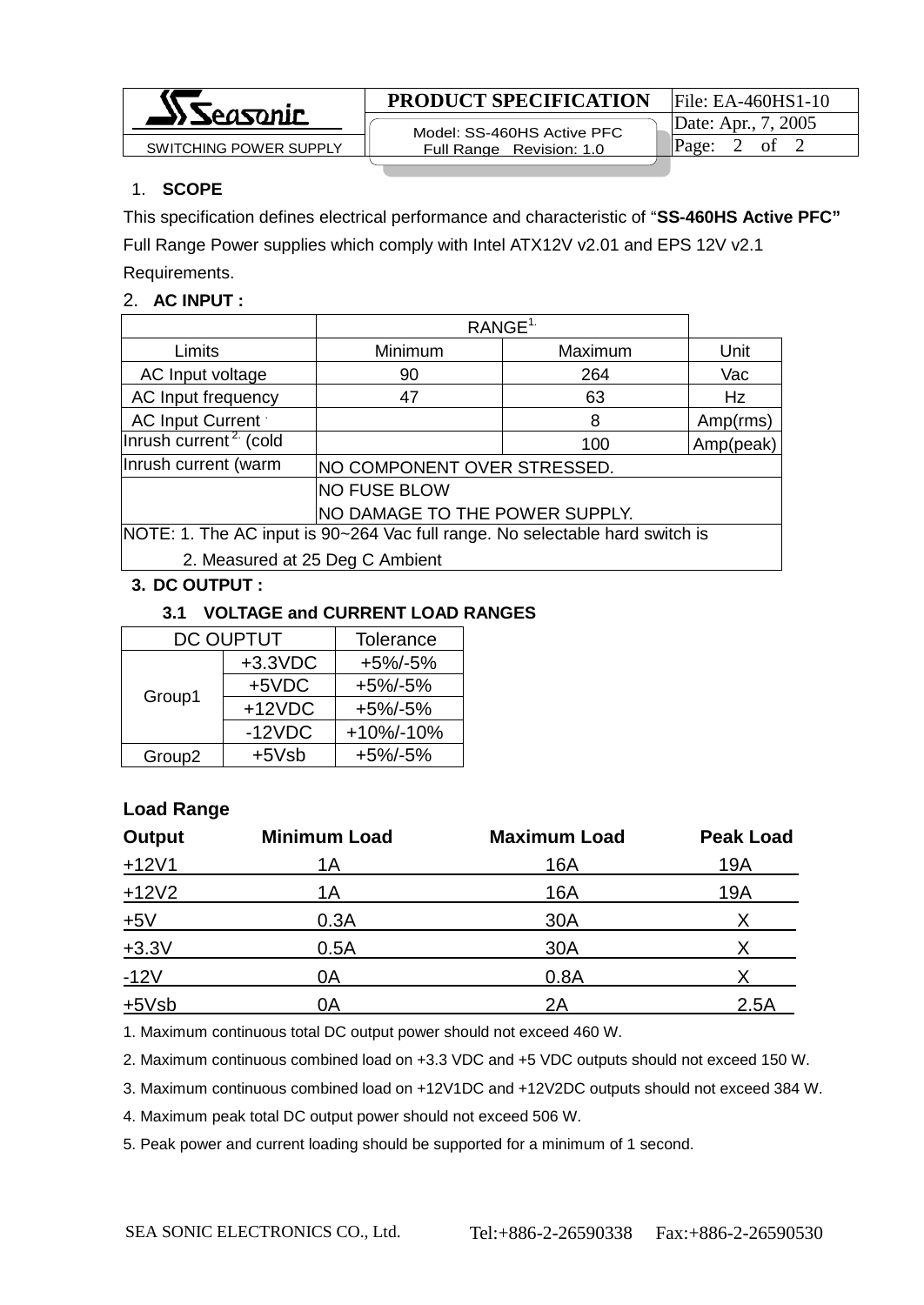

# **3.2 CROSS REGULATION**

The +5V & +3.3V combined load and +12VDC load shall remain within the regulation Defined in section 3.1 over cross load combinations shown as following figure:



# **3.3 OUTPUT RIPPLE and NOISE**

 Measurement is made with an oscilloscope with 20 MHz bandwidth. Output should be bypassed at the connector with a 0.1uF ceramic disk capacitor and a 10uF electrolytic capacitor to simulate system load. The length of ground wire on probe should not longer than 40mm, if a Non - differential type of scope was used.

| $+3.3V$ | +5V  | $+12V$ | $-12V$ | $+5Vsh$         |
|---------|------|--------|--------|-----------------|
| 50mV    | 50mV | 120mV  | 120mV  | $50 \text{ mV}$ |
|         |      |        |        |                 |

# **3.4 DYNAMIC DC OUTPUT CHARACTERISTICS**

 +/-10% Max. (tested with capacitors added at output) Excursion for 30% max. load change with return to regulation in 0.5 mS.

# **3.5 DC OUTPUT ON/OFF CONTROL**

 A low active PS-ON (DC ON/OFF) input signal is equipped, which provide the interface to **ENABLE** or to **DISABLE** the **GROUP1** of DC output. This signal is electrically compatible to interface with **TTL,OPEN COLLECTOR** and the **HARD SWITCH.**

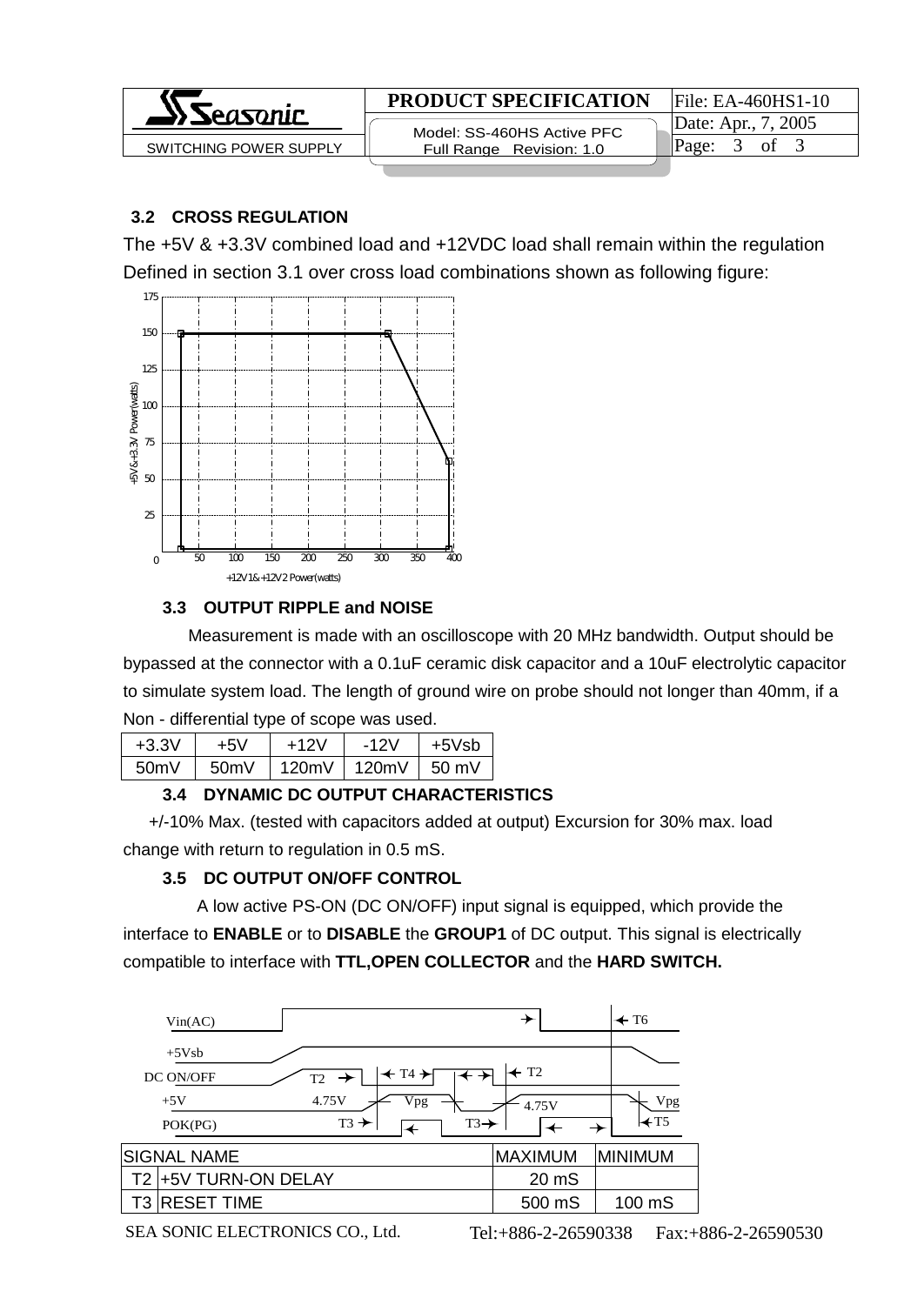

# **PRODUCT SPECIFICATION** File: EA-460HS1-10

 Model: SS-460HS Active PFC SWITCHING POWER SUPPLY **Full Range Revision: 1.0** Page: 4 of 4

Date: Apr., 7, 2005

| T4 IDC SAVE TIME                      |               | 1 mS  |
|---------------------------------------|---------------|-------|
| T5 ISAVE TIME                         | $Vpg = 4.75V$ | 1 mS  |
| T6 HOLD-ON TIME (AT NOMINAL AC INPUT) |               | 16 mS |

#### 4. **OUTPUT PROTECTION**

#### **4.1 TOTAL POWER PROTECTION: ( OPP )**

Total power 135% max with shut-down and latch off protection.

#### **4.2 OVER VOLTAGE PROTECTION: ( OVP )**

| <b>OVER</b>      | <b>ACTIVE RANGE</b> |       | <b>RESULT</b>         |
|------------------|---------------------|-------|-----------------------|
| <b>VOLTAGEAT</b> | Min.                | Max.  |                       |
| $+3.3V$          | 3.76V               | 4.3V  | Shut down & Latch OFF |
| $+5V$            | 5.74V               | 7.0V  | The Group 1 DC Output |
| $+12V$           | 13.4V               | 15.6V |                       |

## **4.3 SHORT CIRCUIT PROTECTION: ( OCP )**

The short between any output of group 1 will shut down all group1.

The short at group 2 will Shut down both group 1 and group 2.

## **4.4 RESET AFTER SHUTDOWN**

 Whenever the power supply latches into shutdown state due to fault condition on its output, The power supply will return to normal operation only after the fault has been removed and the power switch has been cycled off/on with **A MINIMUM OFF TIME OF 20mS.** (PS-ON)

## **5. POWER GOOD SIGNAL:**

Signal Type: open collector +5DC, TTL compatible.

Logic Level: <0.4V while sinking 4 mA.

Logic Level High: between 2.4VDC and +5V output while souring 200 uA.

## **6. EFFICIENCY:**

## **6.1 AT FULL LOAD:**

Over 70% at normal input voltage.

 $=0.75$  at AC 110 $v$  60Hz(typical)

=0.78 at AC 220v 50Hz(typical)

## **6.2** *ENERGY STAR MODE*

Over 50% at 30W max power consumption with 15W or more delivered to DC power output

## **6.3** *STANDBY MODE*

During measurement of the **"STANDBY MODE"** condition, the main converter is off (PS\_ON=High). +5Vsb converter is working and standby input power is measured.

| true RMS input power (standby)          | $\leq 5W$   |
|-----------------------------------------|-------------|
| +5Vsb/ 0.5A; input voltage: 230VAC 50HZ |             |
| true RMS input power (standby)          | $\leq 1.5W$ |
| +5Vsb/ 0A; input voltage: 230VAC 50HZ   |             |